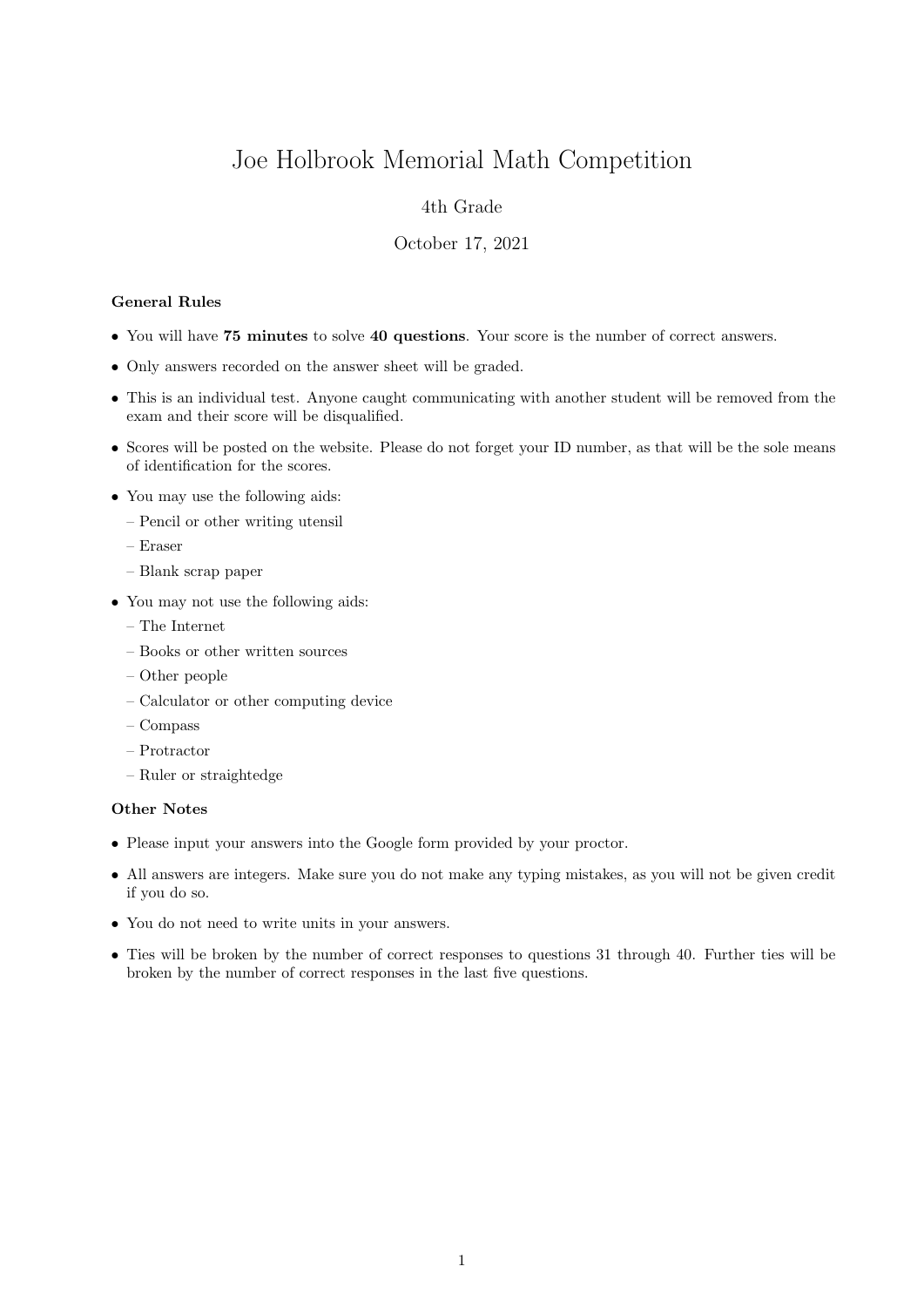- 1. What is 2021 − 2120 + 1202?
- 2. What is  $(7+7) \times ((7 \div 7) \div 7) + (7-7)^7$ ?
- 3. A square has a perimeter of 40. What is the area of the square?
- 4. Bianca is counting the number of windows she has. There are 3 times as many windows on her family PC as there are on her Mac. If she has 20 windows in total across her two computers, how many windows does she have on her PC?
- 5. A bag has 90 beads. 45 are red, 30 are green, and the rest are blue. If the ratio of blue beads to red beads  $\frac{a}{\text{is}} \frac{a}{\tau}$  $\frac{a}{b}$  in simplest form, what is  $a + b$ ?
- 6. There were 101 dalmatians but 34 go missing. Some of the left over dalmatians are split into 5 equal groups so that the groups are as big as possible. How many dalmatians are not missing and are not in a group?
- 7. Each day, Catherine drives four miles more than she drove the previous day. On the first day, Catherine drove twelve miles. How many miles will Catherine drive on the fifth day?
- 8. If one dollar is 100 cents, then how many cents is one half of two thirds of three quarters of four fifths of a dollar?
- 9. Jennifer the rat is trying to run away from Ashley the cat who is chasing her! They are currently 50 meters apart. If Jennifer runs at 3 meters per second and Ashley runs at 13 meters per second, how many seconds will it take for Jennifer to be caught?
- 10. Erez has a water bottle filled with 32 ounces of water. He drinks x ounces of water from the water bottle. Then he drinks  $\frac{1}{3}$  of the remaining water in the water bottle. He now has 16 ounces of water left. What is x?
- 11. Square ABCD has area 16. If E lies outside the square such that ADE is an equilateral triangle, find the perimeter of pentagon ABCDE.
- 12. Twenty kids in a classroom take turns using a pencil sharpener. If each kid takes 5 seconds to sharpen his or her pencil and 2 seconds to switch turns with the person behind them, how long will it take for the entire class to sharpen their pencils? (Each kid has exactly one pencil.)
- 13. Both Pineapple and Jamsung are advertising their new charging rates for their phones! Pineapple's iPine charges 15% per hour, while Jamsung's Jalaxy charges at 1% every 6 minutes. Find the difference between the amount of time in minutes it takes for an iPine and a Jalaxy device to charge to 100%.
- 14. Yul is often late when meeting up with Alicia. They agree to meet at 5pm, but there is only a 20% probability that Yul arrives by 5pm. There is a 20% probability that she arrives after 5pm but before 5:10pm, a 30% probability that she arrives after 5:10pm but before 5:20pm, and a 30% probability that she arrives after 5:20pm but before 5:30pm. How many minutes late should Alicia arrive so that there is a 70% chance Yul will arrive by that time?
- 15. Two friends, Mikey and Rohit, arrive at a circular park. The two begin to walk along the perimeter of the park in opposite directions of each other at the exact same speed, meeting at the opposite end of the circle at the same time after each walking  $18\pi$  miles. If they then decide to walk together in a straight pathway back to their point of arrival, how many more miles would each person have to walk?
- 16. Tommy is playing basketball with his friend Toby, but he is very bad at it! Out of the 12 shots thrown, only 3 make it in. However, Toby is much better, with a success percentage triple of Tommy's. If Toby makes 16 attempts, how many baskets does he successfully make?
- 17. In a comedy talent show, a panel of three judges categorize a performance as "hilarious" if they all rate a performance between a 7 and 10, inclusive. Additionally, they categorize a performance as "embarrassing" if they all rate a performance between a 1 and 3, inclusive. Assuming each judge gives an integer score from 1 to 10, inclusive, how many possible total sums of scores are there for performances that are either hilarious or embarrassing?
- 18. The answer to this question is eleven more than the number of digits of the answer to this question. What is the answer to this question?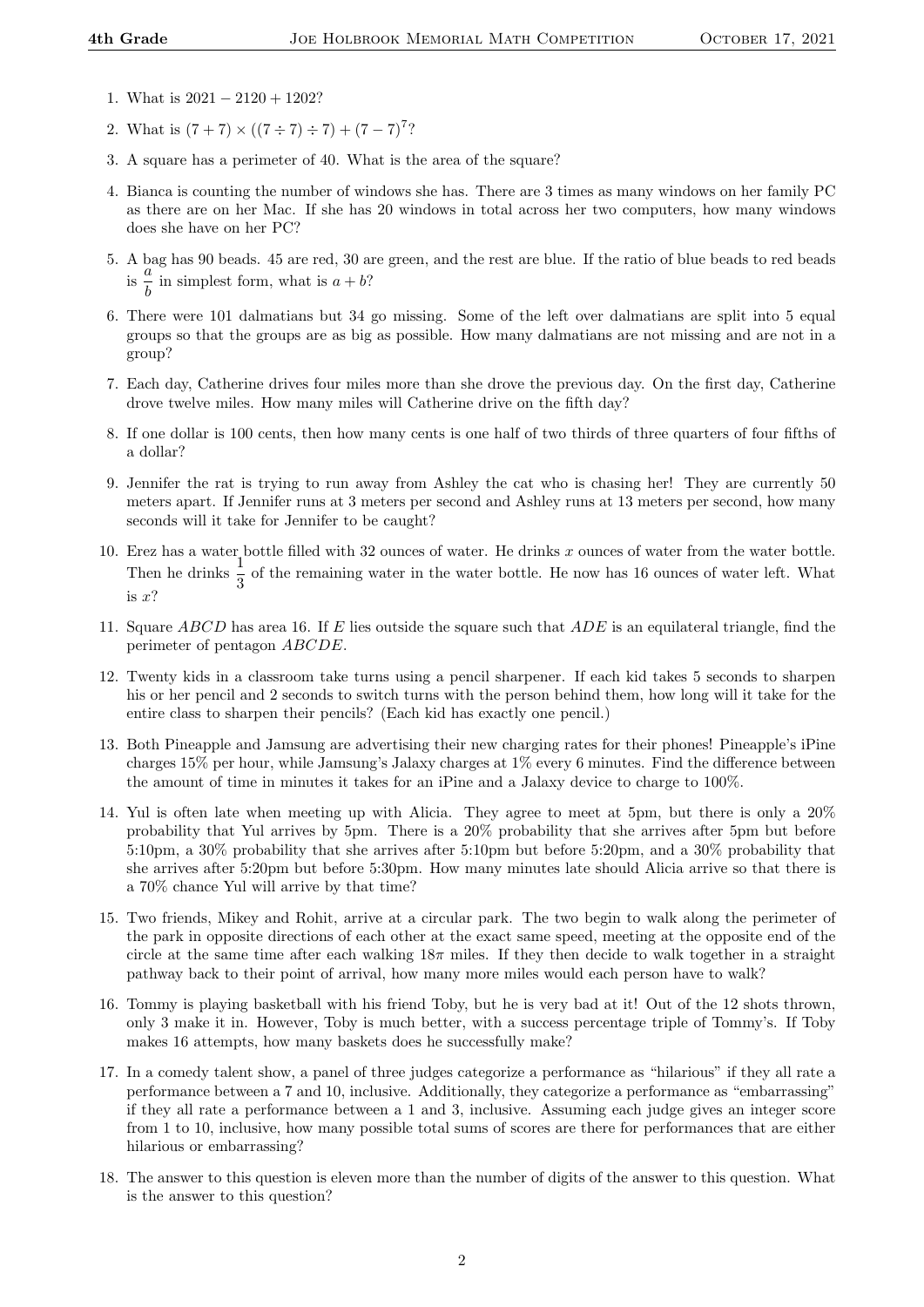- 19. Satwika is eating a circular cookie of radius 10 cm. One fourth of the total area of the cookie is covered by non-overlapping circular chocolate chips of radius 1 cm. How many chocolate chips are on Satwika's cookie?
- 20. Lili has a list of all the positive multiples of 6 less than or equal to 100. Zoey has a list of all the positive integers less than or equal to 100 that are 1 greater than a multiple of 4. If Lili's list has L numbers and Zoey's list has Z numbers, what is  $L - Z$ ?
- 21. Rectangle  $ABCD$  has side lengths 3 and 5. Point E is drawn on  $AB$  and lines  $CE$  and  $DE$  are also drawn. The area of  $\triangle DEC$  can be written as  $\frac{a}{b}$ . Compute  $a + b$ .
- 22. 4 distinct integers a, b, c, and d have a product of 25. What is  $a^2 + b^2 + c^2 + d^2$ ?
- 23. What is the smallest prime number such that  $p-1$  and  $p+1$  have the same number of divisors?
- 24. Kelvin the Frog is tiling his home, a rectangle with sides of length 6 yards by 8 yards, with 108 perfect circular lilypads of radius 1 foot (there are 3 feet in a yard). If none of the lilypads are overlapping or cut off, and the area of the pond that is uncovered in square feet can be expressed as  $n - m\pi$ , what is  $n + m$ ?
- 25. Rosie tells Jennie that her favorite number is a positive integer less than 100 which has an odd number of positive divisors. Jennie then asks what the units digit of Rosie's favorite number is. After Rosie answers, Jennie immediately knows Rosie's favorite number. What is Rosie's favorite number?
- 26. Nikhil has a potato farm that needs to be farmed. He can hire  $x$  clones of Jaiden and  $y$  clones of Lance. If a clone of Jaiden can farm  $\frac{1}{1700}$  of the farm per day, and a clone of Lance can farm  $\frac{1}{3400}$  of the farm per day, and Nikhil wishes to farm all the potatoes in exactly one day, how many ways can he hire  $x$  clones of Jaiden and y of Lance? (Clones are indistinguishable from each other).
- 27. Cookie Monster wants to buy a cookie for 67 cents. If he has 5 of each of the pennies, nickels, dimes and quarters, then find the number of ways he can pay using at least 3 dimes.
- 28. Harry has a box which contains 12 blue socks, 13 red socks, and 15 green socks. How many socks must Harry pick out of the box to guarantee that he has picked out at least one pair of red socks?
- 29. Jaiden has a circular corn farm with radius 20 miles. For some rather peculiar reason, Jaiden puts an enormous rectangle on his farm, with one side length equal to 32 miles, and where each corner of the rectangle is on the circumference of the farm. In the rectangle, he builds a humongous swimming pool! Jaiden now has  $n\pi - m$  square miles of land to use to grow corn for positive integers n and m. Jaiden cannot grow corn in the swimming pool. What is  $n + m$ ?
- 30. Maui is between a cave and the shore. He wants to get to the shore and could do so by running directly to it. Alternatively, he could run to the cave, instantly grab his hook and transform into a bird, then fly to shore. He flies 4 times faster than he walks, and both choices require the same amount of time. If the ratio of Maui's distance to the shore to his distance to the cave is  $a : b$  in lowest terms, find  $a + b$ .
- 31. What is the smallest 5-digit number <u>abcde</u> such that  $a < b, b > c, c < d$ , and  $d > e$ ? a, b, c, d, e are distinct digits and  $a \neq 0$ .
- 32. The side lengths of a triangle are 2cm, 4cm, and 3cm. One of the side lengths of a similar triangle is 12cm. What is the sum of the possible perimeters of this other triangle, in cm?
- 33. How many positive perfect cubes divide 3! · 5! · 8!?
- 34. There are 4 indistinguishable red books, 3 indistinguishable blue books, and 2 indistinguishable green books on a shelf. In how many ways can they be ordered?
- 35. An octahedron is an 8-sided 3D shape created by attaching two square pyramids together by their square bottoms. What is the minimum number of paint colors needed to paint an octahedron so that no two adjacent faces are the same color?
- 36. Kelvin the Frog wants to color each of the first 21 positive integers either red or blue. He wants to do this in such a way that an integer and twice that integer are not the same color. How many different colorings are possible?